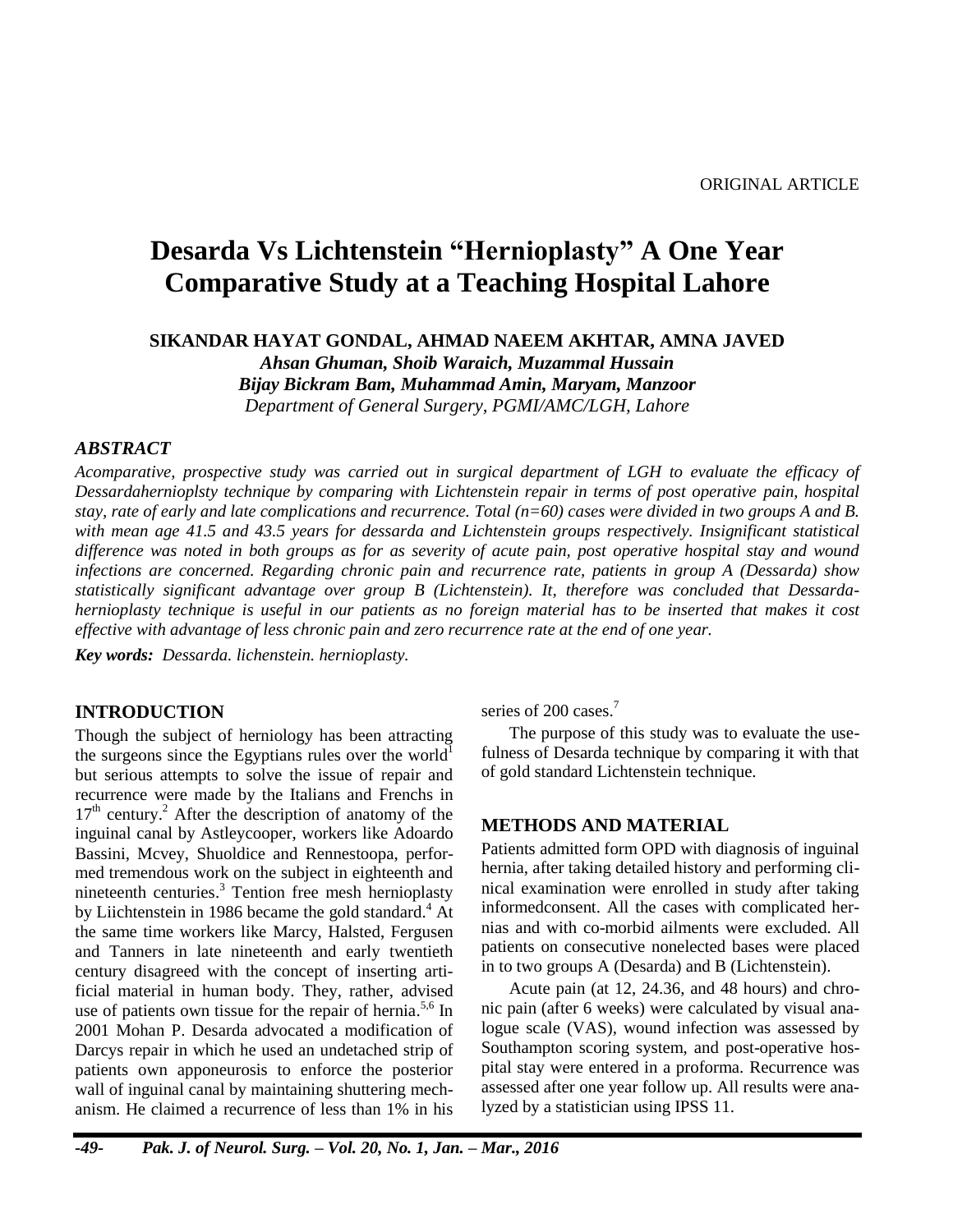# **RESULTS**

A total of 60 cases were entered in this prospective study from Jan. 2014 to Jan. 2015.

Patients were divided into two groups A (desarda) and B (Lichtenstein) therefore each group was having 30 patients.

In The Patients Of Group A, the mean age was  $43.50 \pm 13.65$  (p value = 0.374) with a post operative hospital stay OF  $1.27 \pm 0.888$  days. As for as pain was concerned 5 patients (16.7%) complained of severe pain in first 12 hours while rest ( $n = 25$  (83.3%) complained of moderate pain. At the end of 24 hours 93.3%  $(n = 28)$  of the patients were having mild while rest 6.7% ( $N = 2$ ) still complaining of moderate degree of pain. After 48 hours only 1 patient (3.3%) complained of mild degree of pain.

At the end of 3 months follow up 1 patient again was complaining of mild pain in groin area while rest  $(N = 29)$  did not having any discomfort.

One (3.3%) out of 30 patients observed grade 2 wound infections and in 2 cases (6.7%) grade 1 wound infection was noted while rest of 90% cases recovered uneventfully.

Not even a single recurrence was noted at the end of one year in this group.

In group B (Lichtenstein) mean age remain 43.93 years ranging from 22 to 65 with mean hospital stay of 1.37 days  $(SD = 1.13)$  13.3% (n = 5) patients complained of severe pain at 12 hours while  $86.7\%$  (n = 26) we having complain of moderate pain. Only 3 patients (10%) complained of moderate and 27 of mild discomfort at the end of 24 hours.3 cases were observed having moderate pain at the end of 48 hours as well. 26.7% (n = 8) patients complained of chronic pain after 3 months.

One recurrence was noted in this group at the end of one year.

#### **DISCUSSION**

Inguinal hernia repair has been the most common surgical operation being performed the world over. <sup>8</sup> Every fourth male is a hernia patient at least once in his life.<sup>9</sup> The age ranges from 21 to 63 years in this study is comparable with that of multiple local and international studies. <sup>10</sup> The magnitude of pain in both groups during first 12, 24, and 36 hours intervals is statistically insignificant.<sup>9</sup> Though Drdesarda himself in his original article in 2008 is of the opinion that 94.3% of the patients with Dissarda technique complain of mild pain during first 48 hours post operatively.<sup>8</sup>

At the end of 3 months patients of group A. have a statistically significant advantage over group B patients as for as the chronic pain is concerned because only one patient (3.3%) in group A complained of chronic groin pain as compared to that of eight (26.7%) patients in group B. workers like Pzupinsky and Debrovickei in their study of 308 cases in 2012 mentioned thatthe chronic pain in desarda technique (4.8%) is bit higher than that of Lichenstein (2.9%). Mitura et al in 2008 and Pzupinsky et al in 2013 are of the opinion that at the end of three months the magnitude of pain in both groups isstatistically insignificant.<sup>11</sup> Situma et al in 2009 carried out a comparative study in which they compare the pain magnitude between Desardaand Bassini repairs and they were of the opinion that there was no significant difference.<sup>8</sup>

Post operative wound infection in both groups is similar which is comparable with the studies of Manyilrah et al in 2012 and similar results were depicted by szupinsky et al in 2013.

Recurrence rate at the end of one year was higher in group B (3.3%). INTERESTINGLY IN GROUP A there was no recurrence. Among the workers who have been performing Desarda and Lichen stein operations regularly only szupinsky reported two recurrences in each group in his study of 308 cases at the end of three years. Higher rate mentioned by this worker probably was the result of prolonged follow up. $^{12}$ 

#### **CONCLUSION**

It was concluded that Desarda technique of inguinal hernia repair in our set up is useful with comparable results to gold standard Lichtenstein hernioplasty.

> *Address for Correspondence: Dr. Ahmad Naeem Akhtar Senior Registrar General Surgery PGMI/AMC/LGH, Lahore E-mail: ahmadnaeem172@hotmail.com*

#### **REFERENCES**

- 1. Lau W Y. History of Treatment of Groin Hernia. World Journal of Surgery; 2002; 26 (6): 148-759.
- 2. Legutko J, Pach A, Kuling J. The History of Groin Hernia. Folia Medica Cracoviensia, 2008; 49 (1-2): 57-74.
- 3. Bassini E.Nuovo Metodo Per La Cura Radical Dei Ernia Inguinale, Anti Congress Med Ital. 1887; 2: 179- 182.